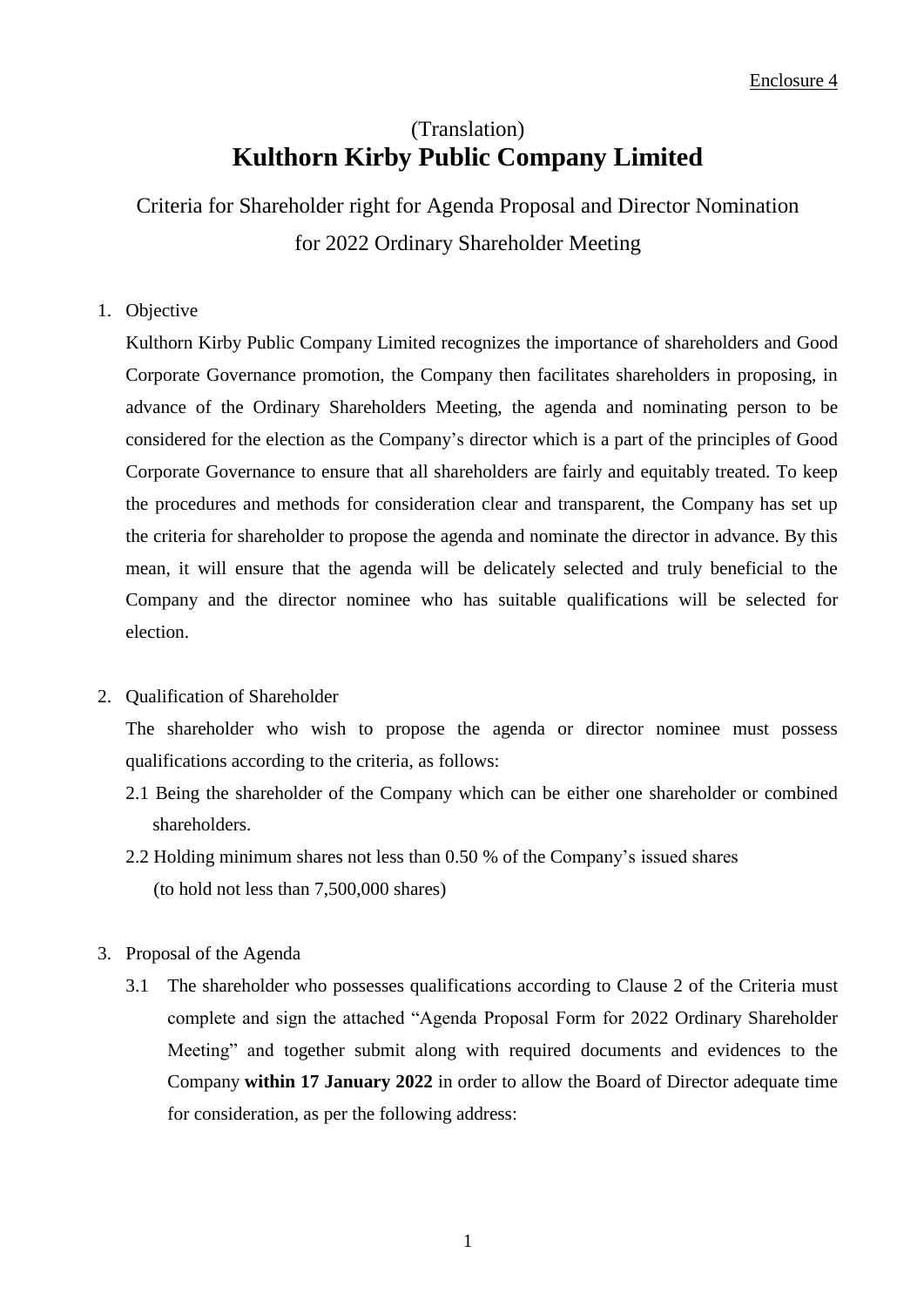Office of the Company Secretary KULTHORN KIRBY PUBLIC COMPANY LIMITED 126 Soi Chalong Krung 31, Chalong Krung Road, Khwaeng Lam Pla Thio, Khet Lat Krabang, Bangkok 10520

In case many shareholders having complete qualifications according to Clause 2, have unified to propose agenda to the Board of Director, each shareholder must individually complete and sign the "Agenda Proposal Form for 2022 Ordinary shareholders Meeting" and gather all of the forms into one set. The shareholders must provide the evidence of shareholding which shall be totaled to not less than that in Clause 2.2

In case one or more than one shareholders, having complete qualifications according to Clause 2, propose more than 1 agenda, the shareholders must complete and sign the Agenda Proposal Form separately for each agenda (1 Form per 1 Agenda).

- 3.2 The Company shall reserve its right not to include the following proposal on the Agenda
	- (1) A proposal that violates to the laws, rules and regulations of government agencies, or regulatory or involved agencies, or that does not comply with the Objectives, Articles of Association, the resolution of shareholders' meeting and the Good Corporate Governance of the Company.
	- (2) A proposal that is Company's normal business operation and the fact given by the shareholder does not indicate any reasonable suspicion on the irregularity of such matter.
	- (3) A proposal that is beyond authority of the Company to conduct in order to meet the expected result.
	- (4) A proposal that is not beneficial to the Company's business operation, or that the Board of Directors considers unnecessary to include into the agenda.
	- (5) The proposal that is proposed by shareholders who are not fully qualified in accordance with the criteria, or that the information shareholder provided is incomplete, incorrect or having untrue statement, ambiguous proposal and unable to contact the shareholder, or does not follow the criteria required by the Company.
	- (6) Any other cases as specified in the notification of the Capital Market Supervisory Board.